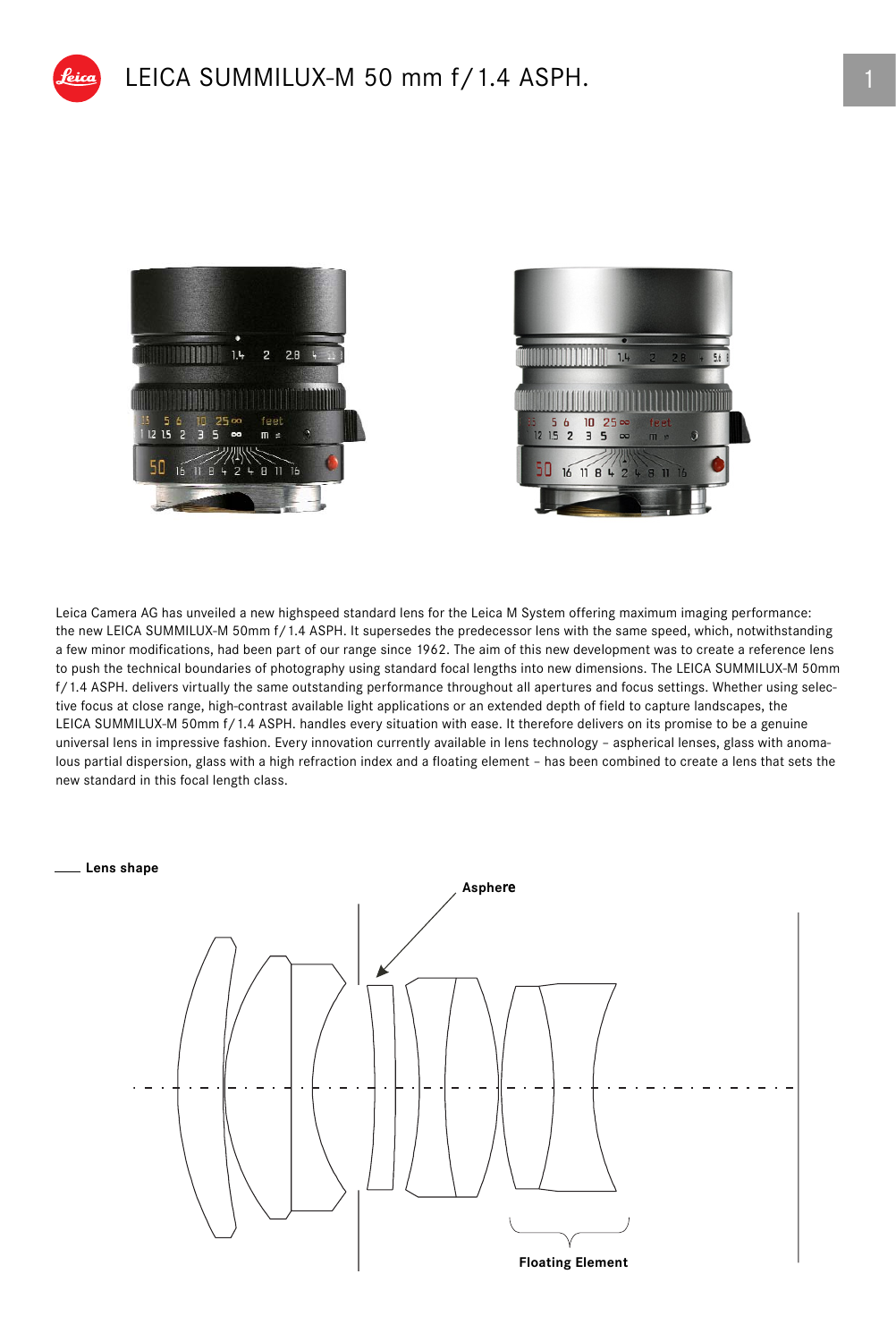



**Engineering drawing**

| <b>Technical Data</b>                          |                                                                                       |
|------------------------------------------------|---------------------------------------------------------------------------------------|
| Angle of view (diagonal, horizontal, vertical) | 47°, 40°, 27°                                                                         |
| Optical design                                 | Number of elements / groups: 8 / 5                                                    |
|                                                | Focal length: 51.6 mm                                                                 |
|                                                | <b>Entrance pupil:</b> 25.7 mm (related to the first lens surface in light direction) |
|                                                | <b>Focusing range:</b> 0.7 m to Infinity                                              |
| <b>Distance setting</b>                        | Scale: combined meter/feet-increments                                                 |
|                                                | <b>Smallest object field:</b> 271 x 407 mm                                            |
|                                                | Highest reproduction ratio: 1:11.3                                                    |
| Diaphragm                                      | <b>Setting / Type:</b> Preset, with click-stops, half values available                |
|                                                | <b>Smallest aperture:</b> f/16                                                        |
| <b>Bayonet</b>                                 | Leica M quick-change bayonet                                                          |
| Filter (type)                                  | Internal thread for screw-on filters size E46, non-rotating                           |
| Lens hood                                      | Built-in, telescopic, lockable                                                        |
| Dimensions and weight                          | Length: $52.5$ mm                                                                     |
|                                                | Largest diameter: 53.5 mm                                                             |
|                                                | <b>Weight:</b> approx. $335$ g                                                        |
|                                                |                                                                                       |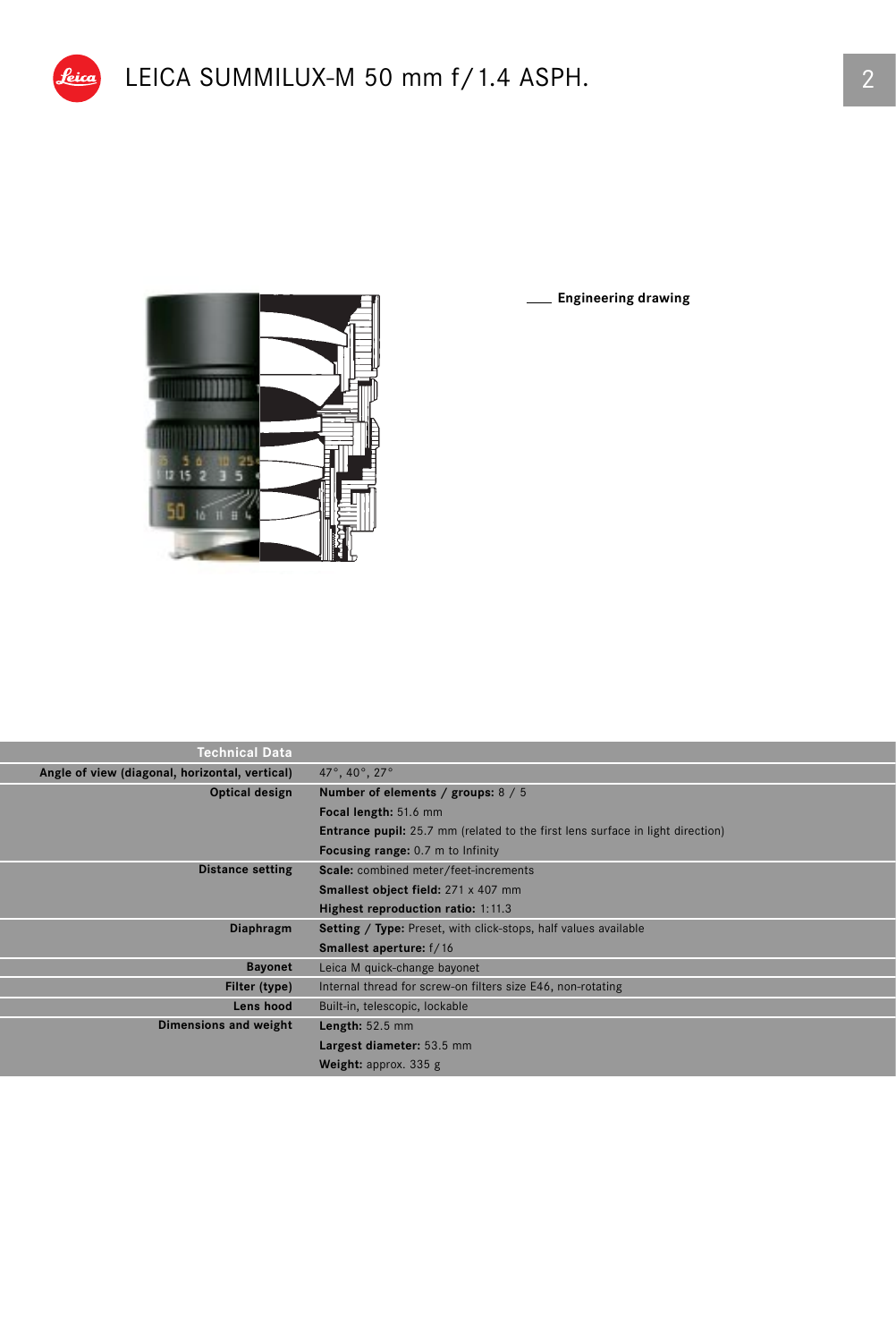## **MTF graphs**







The MTF is indicated both at full aperture and at f/5.6 at long taking distances (infinity). Shown is the contrast in percentage for 5, 10, 20 and 40 lp/mm accross the height of the 35 mm film format, for tangential (dotted line) and sagittal (solid line) structures, in white light. The 5 and 10 lp/mm will give an indication regarding the contrast ratio for large object structures.The 20 and 40 lp/mm records the resolution of finer and finest object structures.

tangential structures sagittal structures \_ \_ \_ \_ \_ \_ \_ \_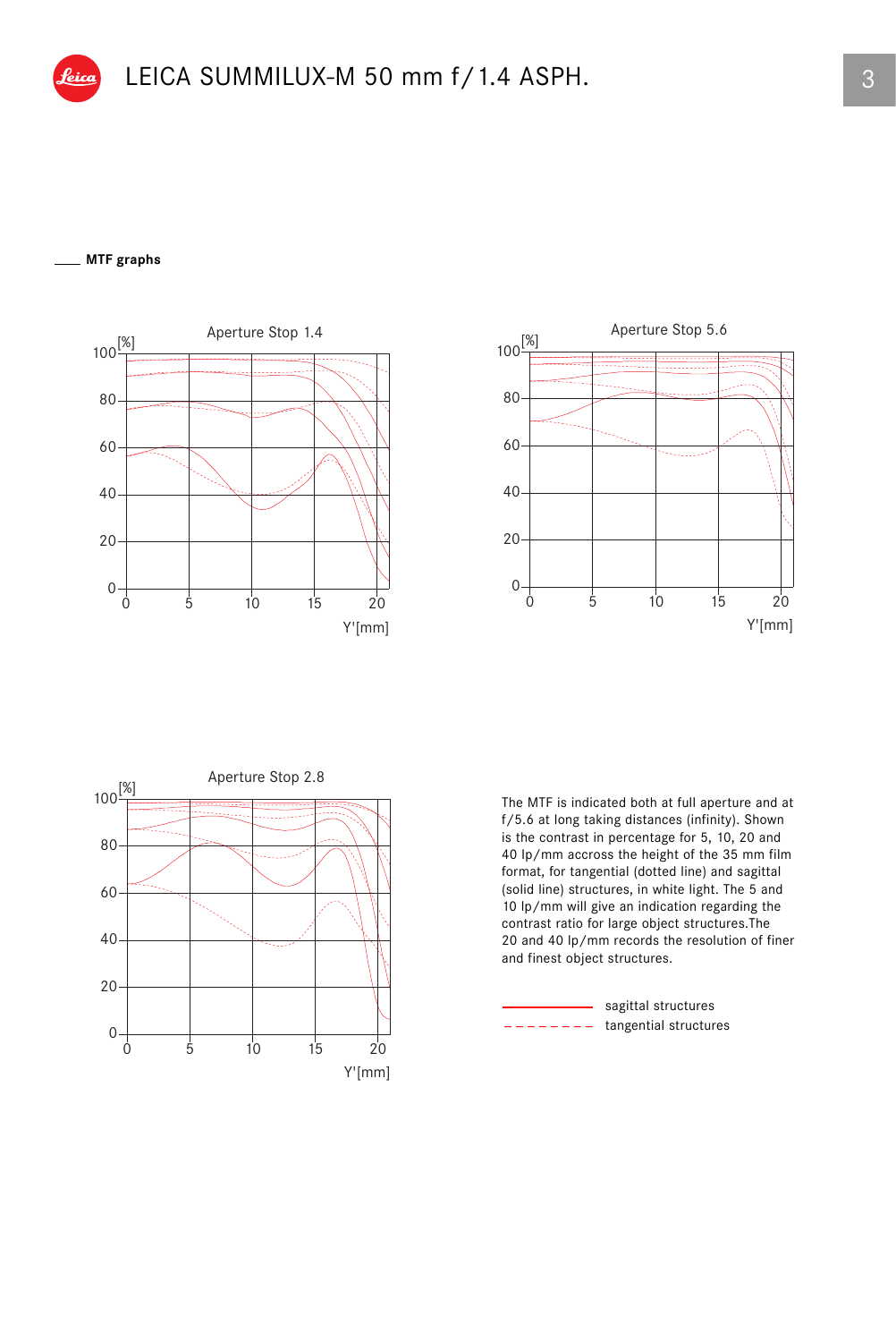

## **Distortion**





**Vignetting**



Distortion is the deviation of the real image height (in the picture) from the ideal image height. The relative distortion is the percentage deviation. The ideal image height results from the object height and the magnification. The image height of 21.6mm is the radial distance between the edge and the middle of the image field for the format 24mm x 36mm. The graph of the effective distortion illustrates the appearance of straight horizontal and vertical lines in the picture.

Vignetting is a continous decrease of the illumination to the edges of the image field. The graph shows the percentage lost of illumination over the image height. 100% means no vignetting.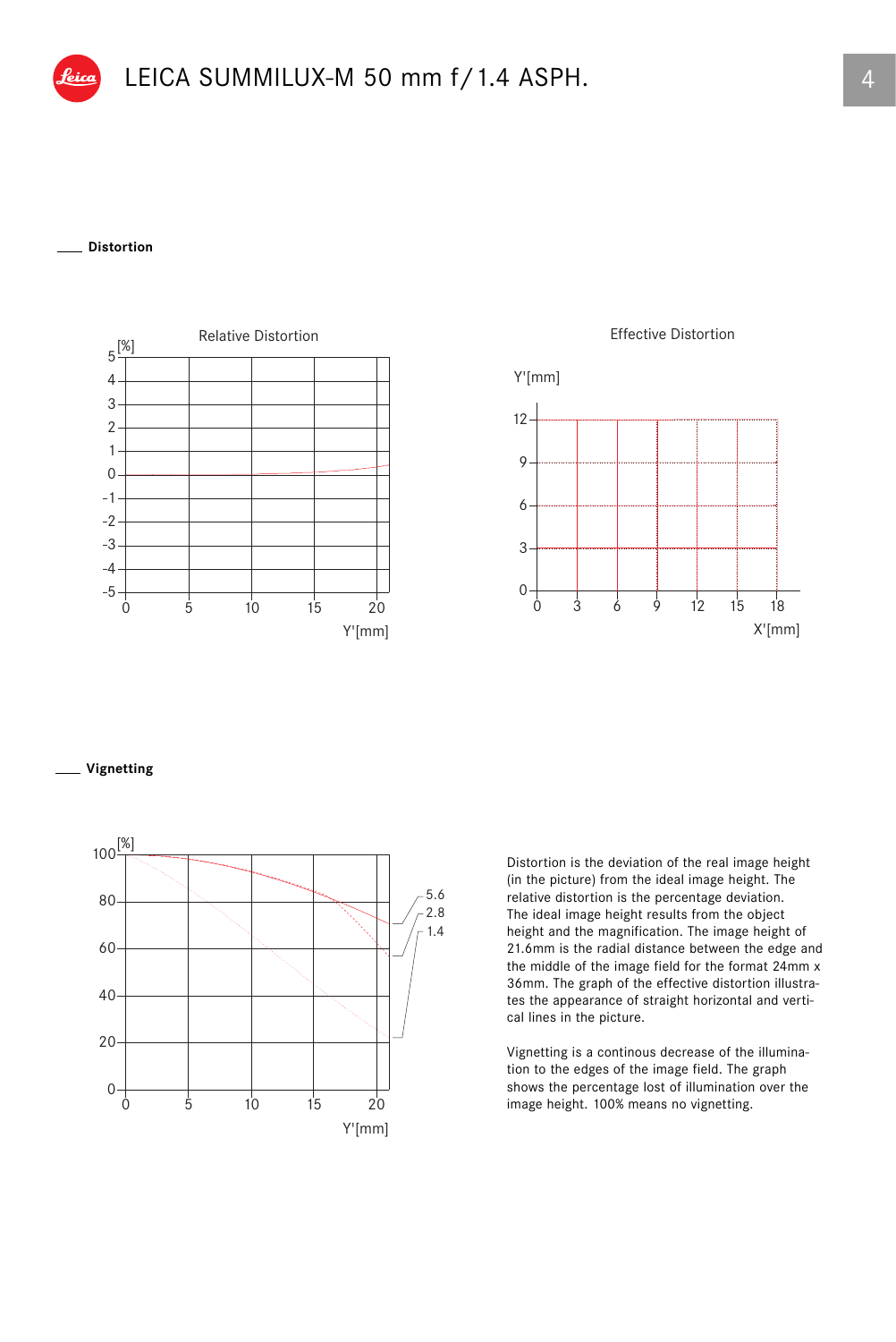

\_ Depth of field table 

|         |          | Aperture Stop    |                  |                  |                  |                  |                  |                  |                  |            |
|---------|----------|------------------|------------------|------------------|------------------|------------------|------------------|------------------|------------------|------------|
|         |          | 1,4              | $\mathfrak{p}$   | 2,8              | 4                | 5,6              | 8                | 11               | 16               |            |
|         | 0,7      | $0,693 - 0,708$  | $0,690 - 0,710$  | $0,686 - 0,715$  | $0,680 - 0,721$  | $0,673 - 0,730$  | $0,661 - 0,744$  | $0,648 - 0,762$  | $0,627 - 0,794$  | 1/11,3     |
|         | 0,8      | $0,790 - 0,810$  | $0,787 - 0,814$  | $0,781 - 0,820$  | $0,774 - 0,828$  | $0,764 - 0,840$  | $0,749 - 0,859$  | $0,732 - 0,884$  | $0.704 - 0.929$  | 1/13,3     |
| Ξ       |          | $0.984 - 1.016$  | $0,978 - 1,023$  | $0,970 - 1,032$  | $0,958 - 1,046$  | $0,942 - 1,066$  | $0.919 - 1.098$  | $0,892 - 1,140$  | $0,851 - 1,218$  | 1/17,2     |
| Setting | 1,2      | 1,177 - 1,224    | 1,168 - 1,233    | $1,156 - 1,247$  | 1,138 - 1,269    | $1,116 - 1,299$  | $1,083 - 1,347$  | $1,045 - 1,412$  | $0,988 - 1,537$  | 1/21,0     |
|         | 1,5      | 1,463 - 1,539    | 1,450 - 1,554    | 1,431 - 1,576    | 1,403 - 1,612    | 1,368 - 1,661    | $1,319 - 1,742$  | $1,262 - 1,855$  | $1,178 - 2,081$  | 1/26,9     |
| .<br>Ea | $\Omega$ | 1,934 - 2,070    | 1,910 - 2,099    | 1,877 - 2,141    | 1,829 - 2,208    | 1,768 - 2,304    | 1,685 - 2,466    | 1,591 - 2,704    | $1,458 - 3,225$  | 1/36,6     |
| å       | 3        | $2,852 - 3,164$  | 2,799 - 3,232    | $2,726 - 3,336$  | $2,624 - 3,505$  | $2,499 - 3,759$  | $2,333 - 4,218$  | $2,155 - 4,983$  | $1,912 - 7,154$  | 1/56,0     |
|         | 5        | $4,598 - 5,480$  | $4,459 - 5,693$  | $4,274 - 6,027$  | $4,024 - 6,611$  | $3,734 - 7,593$  | $3,370 - 9,776$  | $3,005 - 15,29$  | $2,548 - 278,8$  | 1/94,8     |
|         | $\infty$ | $56.14 - \infty$ | $40.33 - \infty$ | $28.82 - \infty$ | $20.19 - \infty$ | $14.44 - \infty$ | $10.12 - \infty$ | $7.375 - \infty$ | $5.087 - \infty$ | $1/\infty$ |



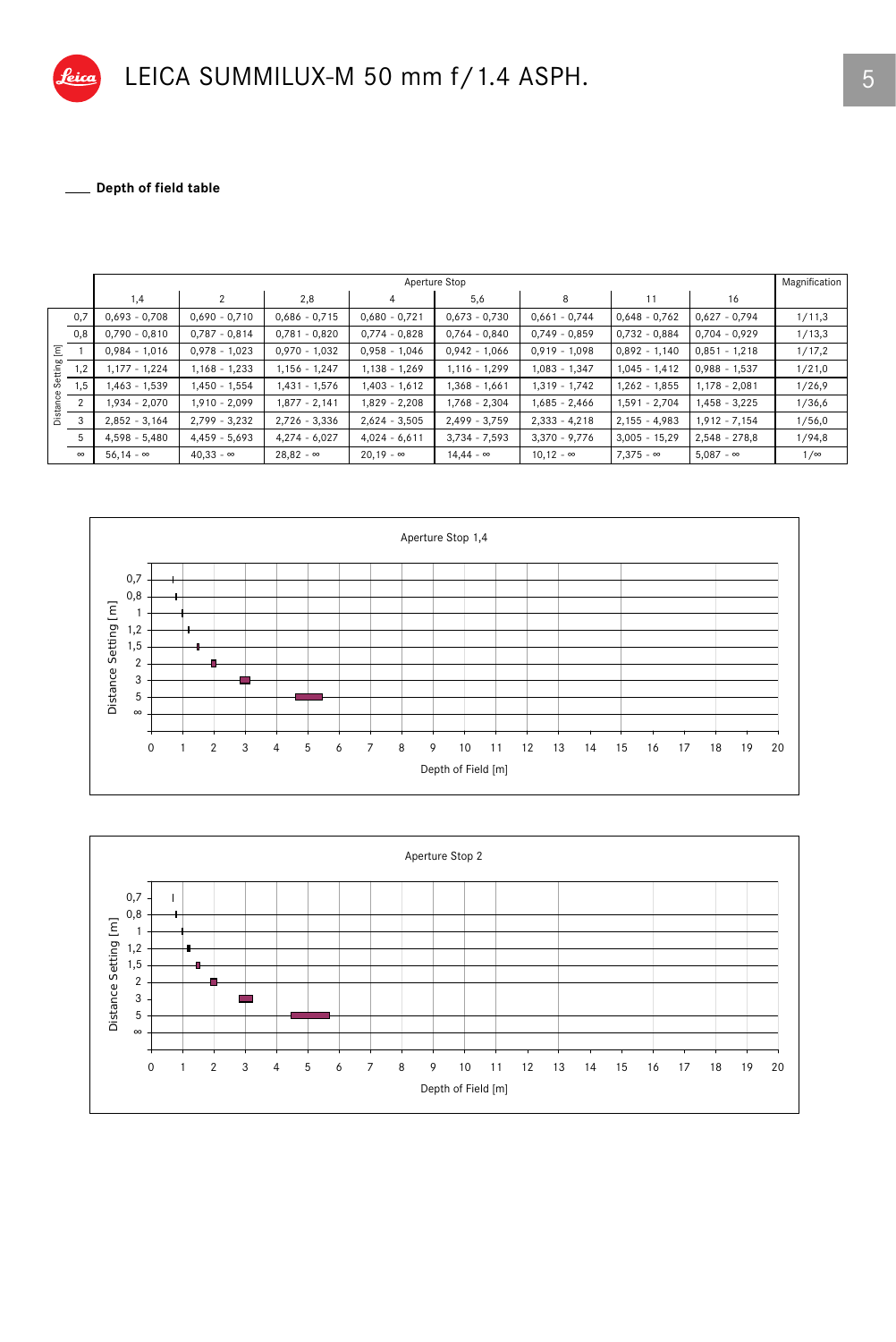